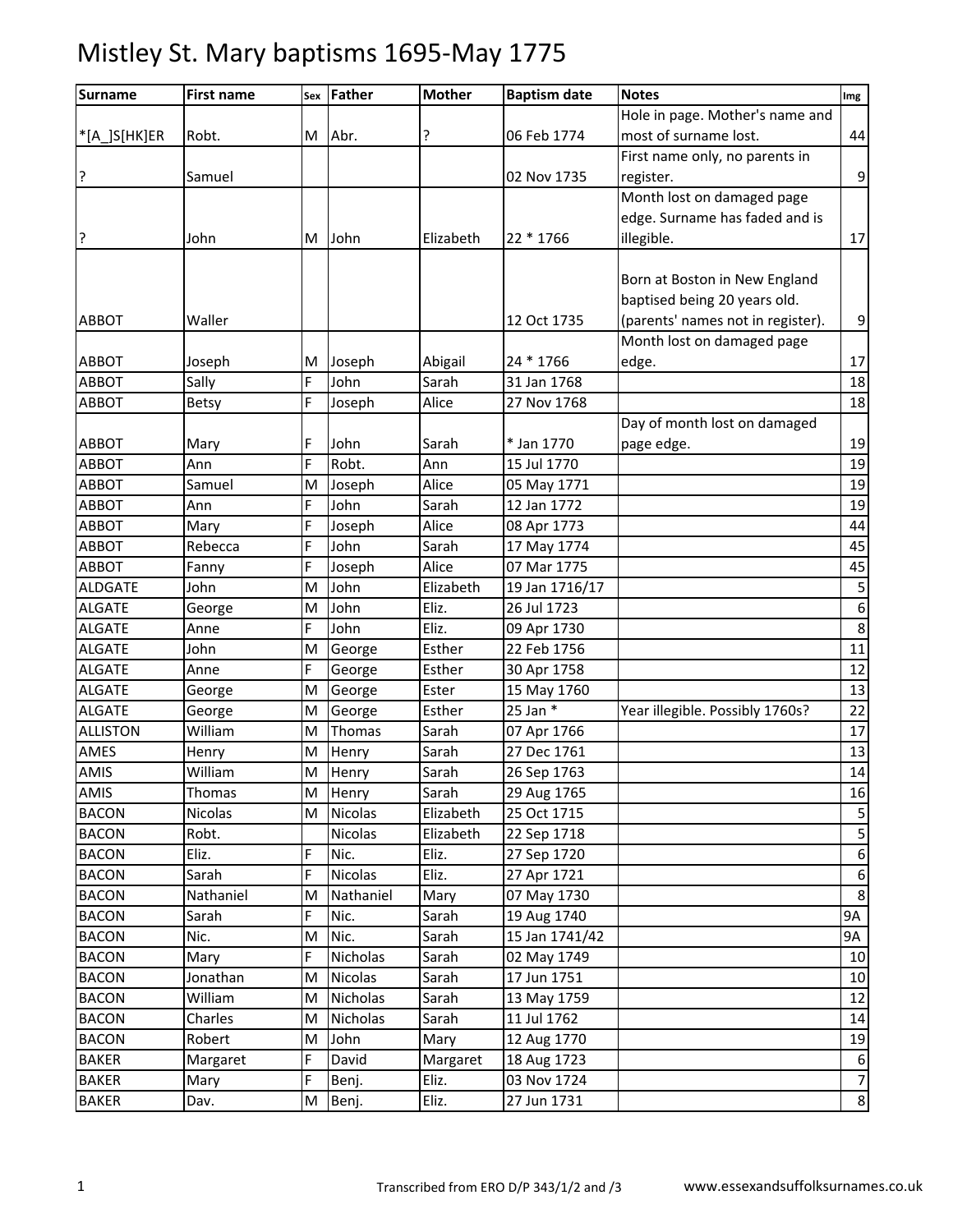| <b>Surname</b>    | <b>First name</b> | Sex | Father     | <b>Mother</b> | <b>Baptism date</b> | <b>Notes</b>                                                                                            | Img                      |
|-------------------|-------------------|-----|------------|---------------|---------------------|---------------------------------------------------------------------------------------------------------|--------------------------|
| <b>BALLEY</b>     | Anne              | F   | Richard    | Frances       | 28 Oct 1730         |                                                                                                         | 8                        |
| <b>BARRINGTON</b> | Isaac             | M   | Henry      | Sarah         | 20 Sep 1732         |                                                                                                         | $\bf 8$                  |
| <b>BARRINGTON</b> | Sarah             | F   | Henry      | Sarah         | 10 Aug 1735         |                                                                                                         | $\boldsymbol{9}$         |
|                   |                   |     |            |               |                     | Born 23 July 1700. Birth date                                                                           |                          |
| <b>BARTON</b>     | Elizabeth         | F   | Francis    | Elizabeth     | 23 Jul 1700         | from D/P 343/1/3                                                                                        | 5                        |
|                   |                   |     |            |               |                     | Born 8 Dec 1701. Birth date from                                                                        |                          |
| <b>BARTON</b>     | Mary              | F   | Francis    | Elizabeth     | 14 Dec 1701         | D/P 343/1/3                                                                                             | 6                        |
|                   |                   |     |            |               |                     | Born 7 July 1703. Birth date from                                                                       |                          |
| <b>BARTON</b>     | Francis           | M   | Francis    | Elizabeth     | 11 Jul 1703         | D/P 343/1/3                                                                                             | 6                        |
| <b>BARTON</b>     | John              | M   | Francis    | Elizabeth     | 10 Dec 1704         |                                                                                                         | $\boldsymbol{6}$         |
| <b>BARTON</b>     | Judith            | F   | Francis    | Elizabeth     | 12 May 1706         | Born 29 Apr 1706                                                                                        | $\overline{\mathcal{I}}$ |
| <b>BARTON</b>     | Hannah            | F   | Francis    | Eliz.         | 28 Jun 1708         |                                                                                                         | $\mathsf 3$              |
| <b>BARTON</b>     | Ann               | F   | Francis    | Elizabeth     | 17 Oct 1709         |                                                                                                         | 4                        |
| <b>BARTON</b>     | John              | M   | Francis    | Elizabeth     | 27 Aug 1712         |                                                                                                         | 4                        |
| <b>BARTON</b>     | Benjamin          | M   | James      | Eliz.         | 28 Sep 1753         |                                                                                                         | 10                       |
| <b>BEECHAM</b>    | <b>Barbara</b>    | F   | Dorothens  | Ruth          | 02 Feb 1728/29      |                                                                                                         | $\overline{7}$           |
| <b>BEECHAM</b>    | Samuel            | M   | Dorotheons | Ruth          | 15 Oct 1730         |                                                                                                         | $\,8\,$                  |
| <b>BEEL</b>       | William           | M   | Richard    | Elizabeth     | 07 Apr 1766         | William & John, sons of                                                                                 | 17                       |
| <b>BEEL</b>       | John              | M   | Richard    | Elizabeth     | 07 Apr 1766         | William & John, sons of                                                                                 | 17                       |
| <b>BELL</b>       | William           | M   | Joseph     | Barbara       | 26 Dec 1729         |                                                                                                         | 7                        |
| <b>BELL</b>       | Martha            | F   | Joseph     | Barbara       | 06 May 1732         |                                                                                                         | 8                        |
| <b>BELSTED</b>    | John              | M   | John       | Frances       | 28 Mar 1729         |                                                                                                         | $\overline{7}$           |
|                   |                   |     |            |               |                     |                                                                                                         |                          |
| <b>BERDWELL</b>   | Richard           | M   | Richard    | Eliz.         | 09 * 1727           | Month hard to read - December?                                                                          | $\overline{7}$           |
| <b>BERDWELL</b>   | <b>Bridge</b>     | M   | Richd.     | Eliz.         | 29 Jun 1732         |                                                                                                         | $\bf 8$                  |
| <b>BEST</b>       | Elisa.            | F   | Richd.     | Elisa.        | 15 Jan 1769         |                                                                                                         | 18                       |
| <b>BEST</b>       | John              | M   | Richd.     | Eliz.         | 29 Mar 1770         |                                                                                                         | 19                       |
| <b>BEST</b>       | Sarah             | F   | Rich.      | Eliz.         | 13 May 1771         |                                                                                                         | 19                       |
| <b>BEST</b>       | John              | M   | Richd.     | Eliz.         | 14 Aug 1774         |                                                                                                         | 45                       |
| <b>BETTS</b>      | Pearl             | M   | James      | Mary          | 07 Apr 1771         |                                                                                                         | 19                       |
| <b>BETTS</b>      | John              | M   | James      | Mary          | 09 May 1773         |                                                                                                         | 44                       |
| <b>BETTS</b>      | Mary              | F.  | William    | Eliza.        | 26 Aug 1774         |                                                                                                         | 45                       |
| <b>BLOICE</b>     | Mary              | F   | Joseph     | Sarah         | 02 Dec 1753         |                                                                                                         | 10                       |
| <b>BOX</b>        | Wm.               | M   | Wm.        | Anne          | 10 Jun 1752         |                                                                                                         | 10                       |
| <b>BRABROOK</b>   | Daniel            | M   | Daniel     | Mary          | 30 Dec 1738         | Out of sequence.                                                                                        | $9\,$                    |
|                   |                   |     |            |               |                     | Very faded. A hole in the register<br>just before the child's name<br>makes it unclear if another first |                          |
|                   |                   |     |            |               |                     | name appeared before it. John                                                                           |                          |
| <b>BRADBROOK</b>  | John              | M   | John       | Sarah?        | 07 Mar 1773         | might be the middle name.                                                                               | 20                       |
| <b>BRETT</b>      | Helen             | F.  | Tho.       | Mary          | 05 Dec 1732         |                                                                                                         | $\boldsymbol{9}$         |
| <b>BRIDGES</b>    | Jane              | F   | Thomas     | Jane          | 16 Jan 1729/30      |                                                                                                         | $\overline{\mathcal{I}}$ |
| <b>BRIDGES</b>    | George            | M   | Tho.       | Jean          | 11 May 1733         |                                                                                                         | $9\,$                    |
| <b>BRIDGES</b>    | George            | M   | George     | Sarah         | 01 Oct 1760         |                                                                                                         | 13                       |
| <b>BRIDGES</b>    | <b>Bettsy</b>     | F   | George     | Sarah         | 03 Dec 1761         |                                                                                                         | 13                       |
| <b>BROWN</b>      | Daniel            | M   | Jno.       | Franc.        | 03 Sep 1737         |                                                                                                         | 9A                       |
| <b>BROWN</b>      | Mary              | F   | Joseph     | Mary          | 03 Apr 1757         |                                                                                                         | 11                       |
| <b>BROWN</b>      | John              | M   | Joseph     | Mary          | 01 Dec 1761         |                                                                                                         | 13                       |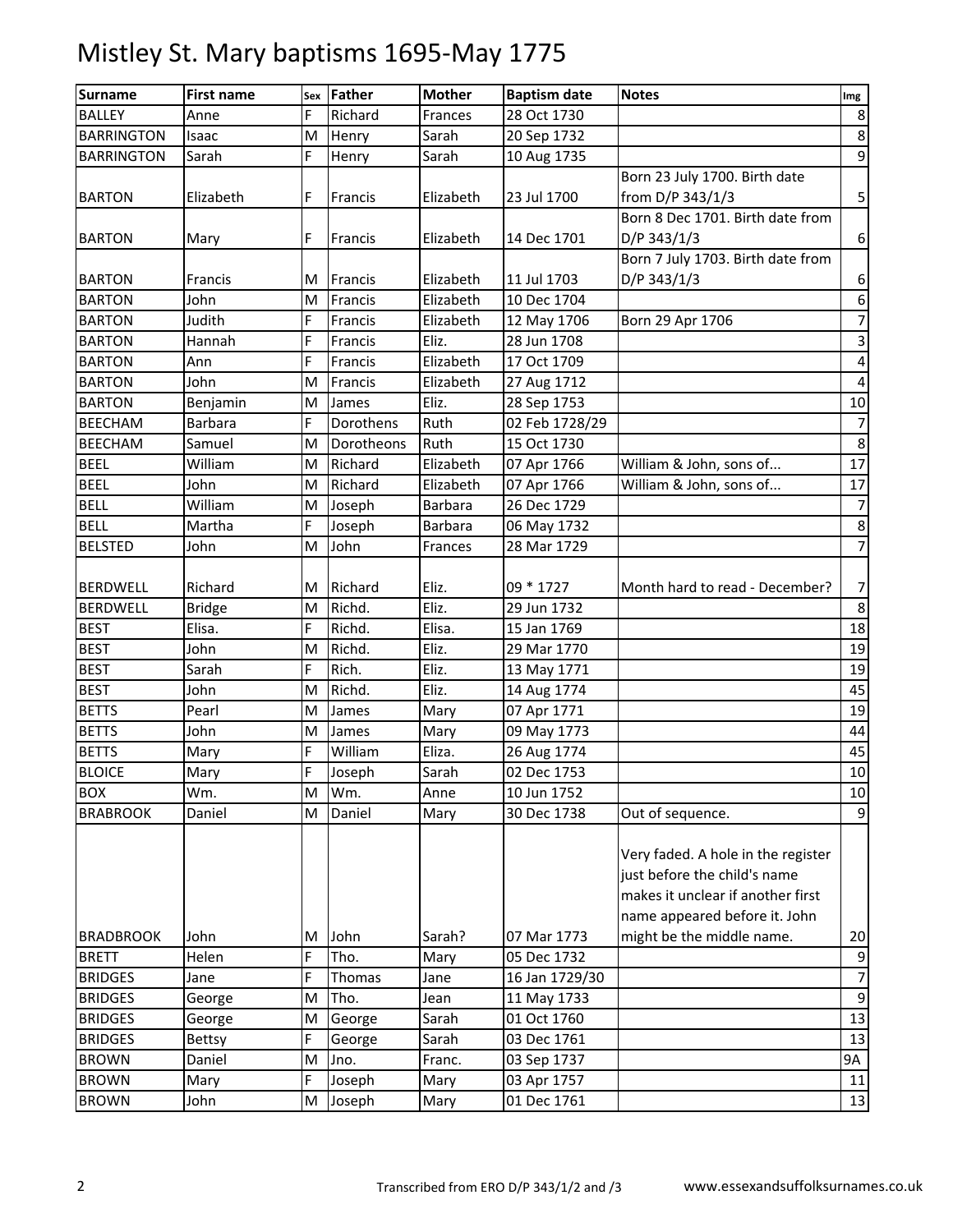| <b>Surname</b>    | <b>First name</b> | Sex | Father    | <b>Mother</b> | <b>Baptism date</b> | <b>Notes</b>                       | Img            |
|-------------------|-------------------|-----|-----------|---------------|---------------------|------------------------------------|----------------|
| <b>BROWN</b>      | Sarah             | F   | Charles   | Sarah         | 21 Nov 1762         |                                    | 14             |
| <b>BROWN</b>      | Mary              | F   | Charles   | Sarah         | 11 Aug 1765         |                                    | 16             |
| <b>BROWN</b>      | Sarah             | F   | Joseph    | Mary          | 20 Oct 1765         |                                    | 16             |
| <b>BROWN</b>      | John              | M   | Charles   | Sarah         | 08 Nov 1767         |                                    | 18             |
| <b>BROWN</b>      | Eliz.             | F   | Charles   | ς             | 29 Oct 1769         | Mother's name has faded            | 18             |
| <b>BROWN</b>      | John              | M   | Charles   | Sarah         | 25 Nov 1772         |                                    | 44             |
| <b>CARREY</b>     | James             | M   | Thomas    | Sarah         | 15 Jun 1755         |                                    | 11             |
| CARRINGTON        | John              | M   | John      | Mary          | 17 Jan 1733/34      |                                    | 9              |
| <b>CARRINGTON</b> | Barzillai         | M   | Barzillai | Mary          | 05 May 1772         |                                    | 20             |
| <b>CARRINGTON</b> | Sarah             | F   | Barzillai | Mary          | 16 Dec 1774         |                                    | 45             |
| CARTER            | Robert            | M   | Robert    | Sarah         | 26 Oct 1761         |                                    | 13             |
| <b>CARTER</b>     | Stephen           | M   | Stephen   | Hannah        | 13 Jun 1762         |                                    | 14             |
| CARTER            | George            | M   | George    | Elizabeth     | 15 Feb 1764         |                                    | 15             |
| <b>CARTER</b>     | Stephen           | M   | Stephen   | Hannah        | 15 Jul 1764         |                                    | 15             |
| <b>CARTER</b>     | Robert            | M   | Robert    | Sarah         | 24 Jul 1765         |                                    | 16             |
|                   |                   |     |           |               |                     | Month lost on damaged page         |                |
| <b>CARTER</b>     | Sarah             | F   | George    | Elizabeth     | 07 * 1766           | edge.                              | 17             |
| <b>CARTER</b>     | Sarah             | F   | Robert    | Sarah         | 09 Feb 1767         |                                    | 17             |
| <b>CARTER</b>     | Hannah            | F   | Stephen   | Hannah        | 24 * 1768           | Month has faded                    | 18             |
| <b>CLARKE</b>     | Hannah            | F   | John      | Hannah?       | 30 Jan 1774         | Page damaged                       | 44             |
| <b>CLARKE</b>     | Sarah             | F   | John      | Sarah         | 21 May 1775         |                                    | 45             |
| <b>CLEMENS</b>    | Amy               | F   | Edward    | Hannah        | 14 Nov 1699         |                                    | 4              |
| <b>COLE</b>       | Wm.               | M   | John      | Hanah         | 30 Nov 1766         |                                    | 17             |
| <b>COLE</b>       | Susan             | F   | John      | Hannah        | 27 Aug 1769         |                                    | 18             |
|                   |                   |     |           |               |                     | First letter of surname hard to    |                |
| COLLUM            | John              | M   | John      | Alice         | 25 Apr 1756         | read - Collum or Follum?           | 11             |
| CONNELL           | Elizabeth         | F   | James     |               | 26 Jul 1767         |                                    | 17             |
|                   |                   |     |           |               |                     | Daughter of John Green & Sarah     |                |
|                   |                   |     |           |               |                     | Constable. A bastard. (out of      |                |
| <b>CONSTABLE</b>  | Mary              | F   | John      | Sarah         | 01 May 1757         | sequence)                          | 21             |
| <b>CORNAL</b>     | James             | M   | James     | Anne          | 31 May 1761         |                                    | 13             |
| CORNALL           | William           | M   | James     | Anne          | 30 Sep 1759         |                                    | 12             |
| <b>CORNALL</b>    | John              | M   | James     | Anne          | 15 Dec 1765         |                                    | 16             |
| <b>CORNELL</b>    | Mary              | F   | James     | Anne          | 08 May 1757         |                                    | 11             |
| CORNELL           | Sarah             | F   | James     | Anne          | 27 Jul 1764         |                                    | 15             |
| CORNWALL          | James             | M   | James     | Anne          | 24 Aug 1758         |                                    | 12             |
|                   |                   |     |           |               |                     |                                    |                |
| CORNWEL           | Thomas            | М   | 3         | Mary          | 29 Oct 1769         | Father's name lost in hole in page | 18             |
| <b>CURRY</b>      | Thomas            | M   | Thomas    | Sarah         | 07 Oct 1747         |                                    | 9А             |
| DAY               | Sarah             | F   | Benjamin  | Mary          | 17 Nov 1756         |                                    | 11             |
| <b>DAY</b>        | William           | M   | William   | Sarah         | 09 * 1757           | Month lost.                        | 12             |
| <b>DAY</b>        | George            | M   | William   | Sarah         | 28 Sep 1759         |                                    | 12             |
| DAY               | George            | M   | William   | Sarah         | 25 Aug 1760         |                                    | 13             |
| DAY               | Sarah             | F   | Wm.       | Sarah         | 29 Jan 1770         |                                    | 19             |
| <b>DEACON</b>     | Eliz.             | F   | Robert    | Mary          | 25 Jun 1732         |                                    | $\,8\,$        |
| <b>DENNINGTON</b> | Thomas            | M   | Thomas    | Ann           | 28 Mar 1708         |                                    | $\mathsf 3$    |
| <b>DENNINGTON</b> | <b>Thomas</b>     | M   | Thomas    | Mary          | 28 Feb 1710/11      |                                    | 4              |
| <b>DENNINGTON</b> | John              | M   | Thomas    | Mary          | 12 Dec 1712         |                                    | 4              |
| <b>DILLICK</b>    | William           | M   | William   | Elizabeth     | 08 Jul 1705         | <b>Born 7 July 1705</b>            | $\overline{7}$ |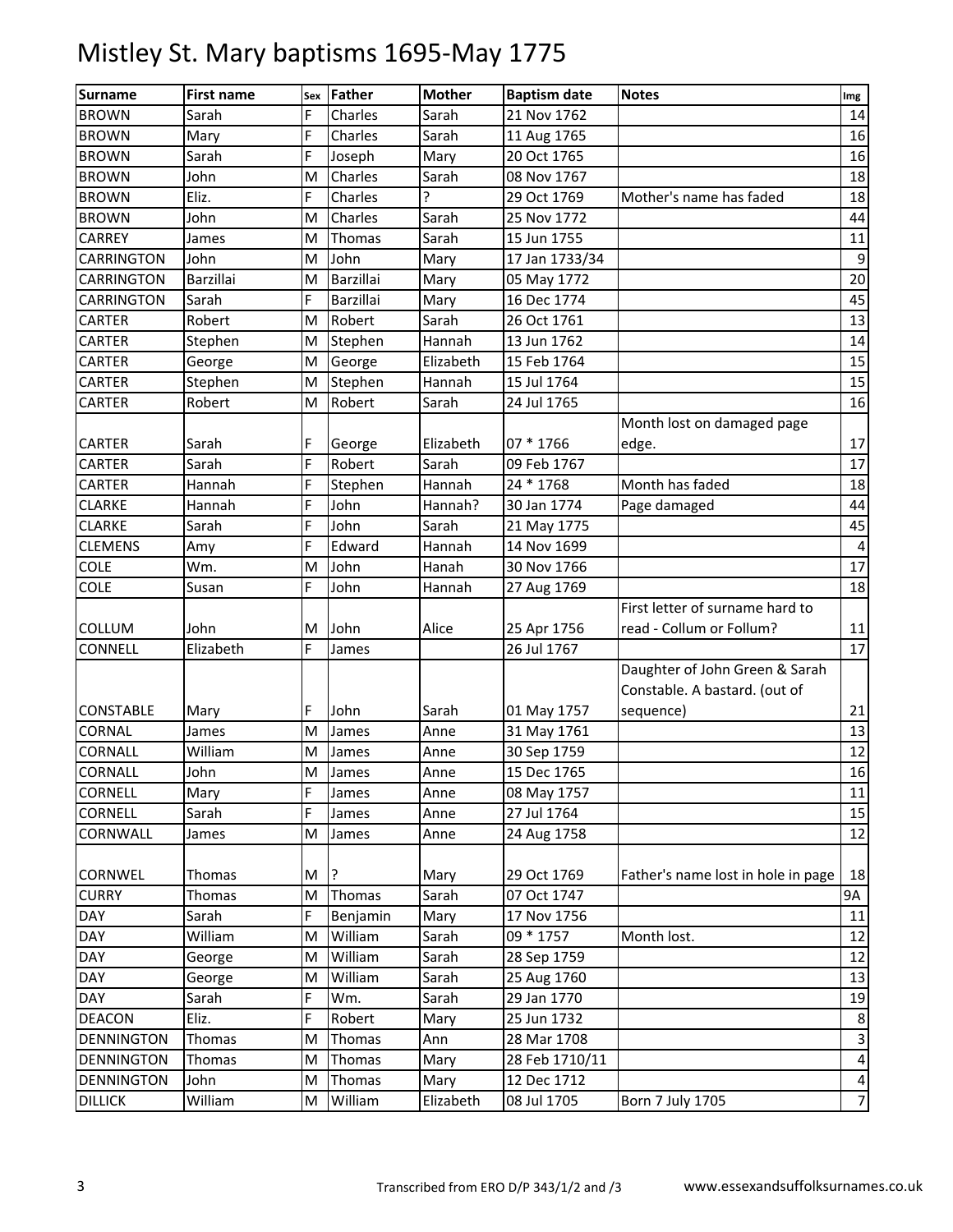| <b>Notes</b>                                                                                                                                                                                |                           |
|---------------------------------------------------------------------------------------------------------------------------------------------------------------------------------------------|---------------------------|
| <b>Surname</b><br>Father<br><b>Mother</b><br><b>First name</b><br><b>Baptism date</b><br>Sex<br>Born 20 Sep 1706<br>F<br>William<br><b>DILLOCK</b><br>Elizabeth                             | Img<br>$\overline{7}$     |
| 22 Sep 1706<br>Mary                                                                                                                                                                         |                           |
| Wm.<br>04 Nov 1710<br><b>DILLOCK</b><br>Samuel<br>M<br>Eliz.                                                                                                                                | 4                         |
| William<br><b>DILLOCK</b><br>F<br>Elizabeth<br>29 Oct 1712<br>Hannah                                                                                                                        | $\pmb{4}$                 |
| F<br>William<br><b>DILLOCK</b><br>Sarah<br>Elizabeth<br>11 Aug 1716                                                                                                                         | 5                         |
| William<br><b>DILLOCK</b><br>F<br>Eliz.<br>Anne<br>11 Apr 1720                                                                                                                              | $\boldsymbol{6}$          |
| 14 * 1721<br>Month has faded.<br><b>DILLOCK</b><br>William<br>Eliz.<br>James<br>M                                                                                                           | $\boldsymbol{6}$          |
| Eliz.<br>F.<br>Wm.<br>Eliz.<br><b>DILLOCKS</b><br>25 Jan 1708/9                                                                                                                             | $\ensuremath{\mathsf{3}}$ |
| William<br><b>DILLOCKS</b><br>John<br>Eliz.<br>27 Apr 1714<br>M                                                                                                                             | $\overline{\mathbf{5}}$   |
| William<br>Elizabeth<br><b>DILLOCKS</b><br>Francis<br>22 Apr 1718                                                                                                                           | 5                         |
| <b>DINNINGTON</b><br>F.<br>Thomas<br>02 Apr 1704<br>Mary<br>Anne                                                                                                                            | $\boldsymbol{6}$          |
| F<br><b>DORMER</b><br>Isabella<br>Daniel<br>Elizabeth<br>11 Dec 1757                                                                                                                        | 12                        |
| William<br>William<br><b>DOUBEL</b><br>M<br>Elizabeth<br>20 Nov 1763                                                                                                                        | 14                        |
| F<br><b>DUCKAR</b><br>21 Feb 1726/27<br>Ann<br>James<br>Ann                                                                                                                                 | $\overline{7}$            |
| F<br>Richd.<br><b>DURANT</b><br>08 Aug 1736<br>Mary<br>Mary                                                                                                                                 | <b>9A</b>                 |
| William<br><b>DURRANT</b><br>Abraham<br>Elizabeth<br>16 Dec 1764<br>M                                                                                                                       | 15                        |
| Out of sequence, appears after                                                                                                                                                              |                           |
| 1730 baptisms.<br><b>DYER</b><br>Robert<br>Samuel<br>29 Dec 1740<br>M<br>Hannah                                                                                                             | 8                         |
| F<br><b>DYER</b><br>Saml.<br>Sarah<br>Sarah<br>30 Aug 1767                                                                                                                                  | 17                        |
| <b>DYER</b><br>M<br>Samuel<br>Samuel<br>Sarah<br>21 May 1769                                                                                                                                | 18                        |
| <b>EASTER</b><br>Samuel<br>Samuel<br>09 Feb 1772<br>M                                                                                                                                       | 20                        |
| <b>EASTER</b><br>Saml.<br>27 Mar 1774<br>John<br>M<br>Ann                                                                                                                                   | 44                        |
| <b>EDGAR</b><br>John<br>John<br>M<br>Mary<br>30 Aug 1722                                                                                                                                    | $\boldsymbol{6}$          |
| <b>EDGAR</b><br>John<br>M<br>30 Dec 1723<br>Mary<br>James                                                                                                                                   | $\boldsymbol{6}$          |
| John & Mary, twins of Elizabeth<br>Wyatt, commonly believed to be<br>the children of John Edgar of Wix.<br>(out of sequence)<br><b>EDGAR</b><br>John<br>John<br>Elizabeth<br>09 Feb 1732/33 | 21                        |
| John & Mary, twins of Elizabeth<br>Wyatt, commonly believed to be<br>the children of John Edgar of Wix.<br>(out of sequence)<br><b>EDGAR</b><br>Elizabeth<br>09 Feb 1732/33<br>John<br>Mary | 21                        |
| <b>ELEY</b><br>Joseph<br>M<br>Joseph<br>Mary<br>26 May 1766                                                                                                                                 | 17                        |
| <b>ELLESTON</b><br>William<br>Tho.<br>M<br>30 Aug 1770<br>Baptized a year ago.                                                                                                              | 19                        |
| John<br><b>ELLESTON</b><br>John<br>22 Nov 1774<br>M<br>Mary                                                                                                                                 | 45                        |
| Richard<br>Sarah<br>08 Jul 1767<br><b>ELLISTON</b><br>M<br>Thomas                                                                                                                           | 17                        |
| * Oct 1763<br>Day of month not in register.<br><b>ELWICK</b><br>John<br>M<br>John<br>Jane                                                                                                   | 14                        |
| Most of entry has faded and is                                                                                                                                                              |                           |
| Ha*<br>ŗ<br>?<br>13 Nov 1768<br>illegible.<br>ELY                                                                                                                                           | 18                        |
| F<br>Samuel<br>27 Dec 1770<br><b>ESTHER</b><br>Ann<br>Mary                                                                                                                                  | 19                        |
| Sarah<br>F.<br>06 Mar 1757<br><b>FALLOWS</b><br>Thomas<br>Margaret                                                                                                                          | 11                        |
| Baptized on the day that the new<br>church in Mistley was                                                                                                                                   |                           |
| consecrated.<br>Judith<br><b>FOKER</b><br>F<br>Jeremiah<br>06 Jun 1735<br>Anne                                                                                                              | $\boldsymbol{9}$          |
| First letter of surname hard to                                                                                                                                                             |                           |
| John<br>read - Collum or Follum?<br><b>FOLLUM</b><br>John<br>Alice<br>25 Apr 1756<br>M                                                                                                      | $11\,$                    |
| F<br>Jno.?<br>16 Jan 1772<br><b>FRAME</b><br>Faded<br>Dor.<br>Jesse                                                                                                                         | 19                        |
| <b>FRANCIS</b><br>M<br>John<br>Rachel<br>27 Mar 1746<br>John                                                                                                                                | 9A                        |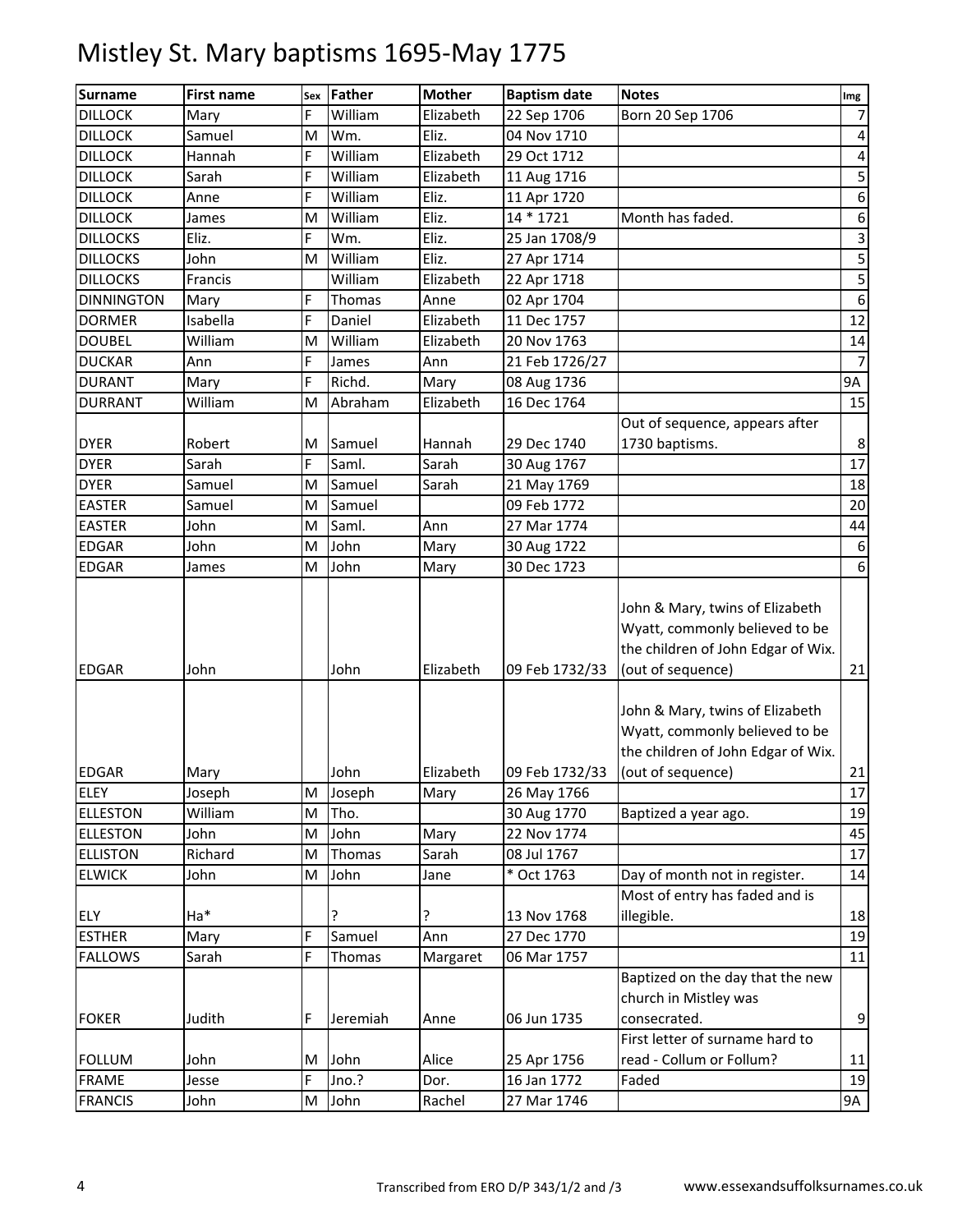| <b>Surname</b>   | <b>First name</b> | Sex | Father   | <b>Mother</b>  | <b>Baptism date</b> | <b>Notes</b>                    | Img              |
|------------------|-------------------|-----|----------|----------------|---------------------|---------------------------------|------------------|
| <b>FRANCIS</b>   | Jesse             | F   | John     | Mary           | 03 Nov 1749         |                                 | 10               |
| <b>FRANCIS</b>   | Richd.            | M   | John     | Dor.?          | 04 Nov 1773         |                                 | 44               |
| <b>FROST</b>     | Susan             | F   | John     | Rebecca        | 15 Feb 1764         |                                 | 15               |
| <b>FROST</b>     | Edward            | M   | John     | Rebeka         | 14 Oct 1765         |                                 | 16               |
| <b>GENTRY</b>    | Mary              | F   | Daniel   | Sarah          | 22 Jun 1762         |                                 | 14               |
| <b>GENTRY</b>    | Sarah             | F   | Daniel   | Sarah          | 14 Feb *            | Year illegible. Possibly 1760s? | 22               |
| <b>GEORG</b>     | John              | M   | John     | Elizabeth      | 07 May 1704         |                                 | 6                |
| <b>GEORG</b>     | Elizabeth         | F.  | John     | Elizabeth      | 03 Mar 1705/6       |                                 | $\overline{7}$   |
| <b>GLIAS</b>     | Norman            | M   | John     | Esther         | 07 Aug 1770         |                                 | 19               |
| GOOD             | Anne              | F   | Thomas   | Anne           | 15 Sep 1765         |                                 | 16               |
| GOOD             | Elizabeth         | F   | Thomas   | Ann            | 04 Dec 1774         |                                 | 45               |
|                  |                   |     |          |                |                     | Surname hard to read on         |                  |
| GOOD?            | Thomas            | M   | Thomas   | Mary           | 21 May 1769         | damaged page edge.              | 18               |
| <b>GOSLIN</b>    | Mary              | F   | James    | Hannah         | 17 Jan 1773         |                                 | 20               |
|                  |                   |     |          |                |                     | Daughter of John Green & Sarah  |                  |
|                  |                   |     |          |                |                     | Constable. A bastard. (out of   |                  |
| <b>GREEN</b>     | Mary              | F   | John     | Sarah          | 01 May 1757         | sequence)                       | 21               |
| <b>GRIMWOOD</b>  | John              | M   | John     | <b>Bridget</b> | 22 Sep 1706         | Born 17 Sep 1706                | 7                |
| <b>GRIMWOOD</b>  | Thomas            | M   | John     | <b>Bridget</b> | 16 Oct 1708         |                                 | 3                |
| <b>GRIMWOOD</b>  | <b>Bridget</b>    | F   | John     | <b>Bridget</b> | 11 Feb 1710/11      |                                 | 4                |
| <b>GRIMWOOD</b>  | <b>Bridget</b>    | F   | John     | <b>Bridget</b> | 08 Feb 1711/12      |                                 | 4                |
| <b>GRIMWOOD</b>  | Mary              | F   | John     | <b>Bridget</b> | 20 Apr 1713         |                                 | 4                |
| <b>GRIMWOOD</b>  | <b>Bridget</b>    | F   | John     | <b>Bridget</b> | 26 Jan 1716/17      |                                 | 5                |
| <b>GRIMWOOD</b>  | William           | M   | John     | <b>Bridget</b> | 04 Apr 1718         |                                 | 5                |
| <b>GRIMWOOD</b>  | James             |     | John     | <b>Bridget</b> | 05 Jul 1719         |                                 | $\boldsymbol{6}$ |
| <b>GRIMWOOD</b>  | Helen             | F   | John     | <b>Bridget</b> | 17 Aug 1720         |                                 | $\boldsymbol{6}$ |
| <b>HARR</b>      | Daniel            | M   | John     |                | 21 Oct 1735         |                                 | 9                |
| <b>HARR</b>      | William           | M   | Jno.     | Catharine      | 27 Apr 1743         |                                 | <b>9A</b>        |
| <b>HATCH</b>     | John              | M   | John     | Elizabeth      | 15 Jun 1766         |                                 | 17               |
| <b>HEWARD</b>    | Catherine         | F   | John     | Catherine      | $* * 1721$          | Most of the date has faded.     | 6                |
| <b>HINDE</b>     | Michael           | M   | Michael  | Hannah         | 09 Nov 1762         |                                 | 14               |
| <b>HINDE</b>     | Michael           | M   | Michael  | Hannah         | 31 Mar 1765         |                                 | 15               |
| <b>HOW</b>       | John              | M   | Matthew  | Abigail        | 13 Feb 1724/25      |                                 | $\overline{7}$   |
| <b>HOW</b>       | Allice Cornelia   | F   | Wm.      | Millicent      | 27 Apr 1743         |                                 | 9A               |
| HOW              | Millicent         | F   | Wm.      | Millicent      | 17 Nov 1745         |                                 | 9A               |
| <b>HUBARD</b>    | William           | M   | Daniel   | Christian      | 10 Mar 1763         |                                 | 14               |
| <b>HUBBARD</b>   | Samuel            | M   | Daniel   | Christian      | 30 Dec 1757         |                                 | 12               |
| <b>HUBERT</b>    | Sarah             | F.  | Daniel   | Catherine      | 27 Jul 1760         |                                 | 13               |
| <b>HUBERT</b>    | Daniel            |     | Daniel   | Christian      | 25 Aug 1761         | Daniel & Christian, twins of    | 13               |
| <b>HUBERT</b>    | Christian         |     | Daniel   | Christian      | 25 Aug 1761         | Daniel & Christian, twins of    | 13               |
| JAYLEY           | Elizabeth         | F   | Thomas   | Elizabeth      | 11 Nov 1764         |                                 | 15               |
| JAYLEY?          | John              | M   | Thomas   | Elizth.        | 09 Aug 1767         | Surname very faded              | 17               |
| <b>JENNINGS</b>  | Otterway          | M   | Randal   | Elizabeth      | 25 Apr 1759         |                                 | 12               |
| <b>KENIGAL</b>   | Abigail           | F   | Benja.   | Mary           | 09 Dec 1768         |                                 | 18               |
| <b>KENNIGELL</b> | Isaac             | M   | Isaac    | Eliz.          | 03 May 1730         |                                 | 8                |
| <b>KINEGIL</b>   | Sarah             | F   | Benjamin | Elizabeth      | 25 Apr 1756         |                                 | $11\,$           |
| <b>KINEGIL</b>   | Abigail           | F.  | Benjamin | Mary           | 09 Dec 1768         |                                 | 18               |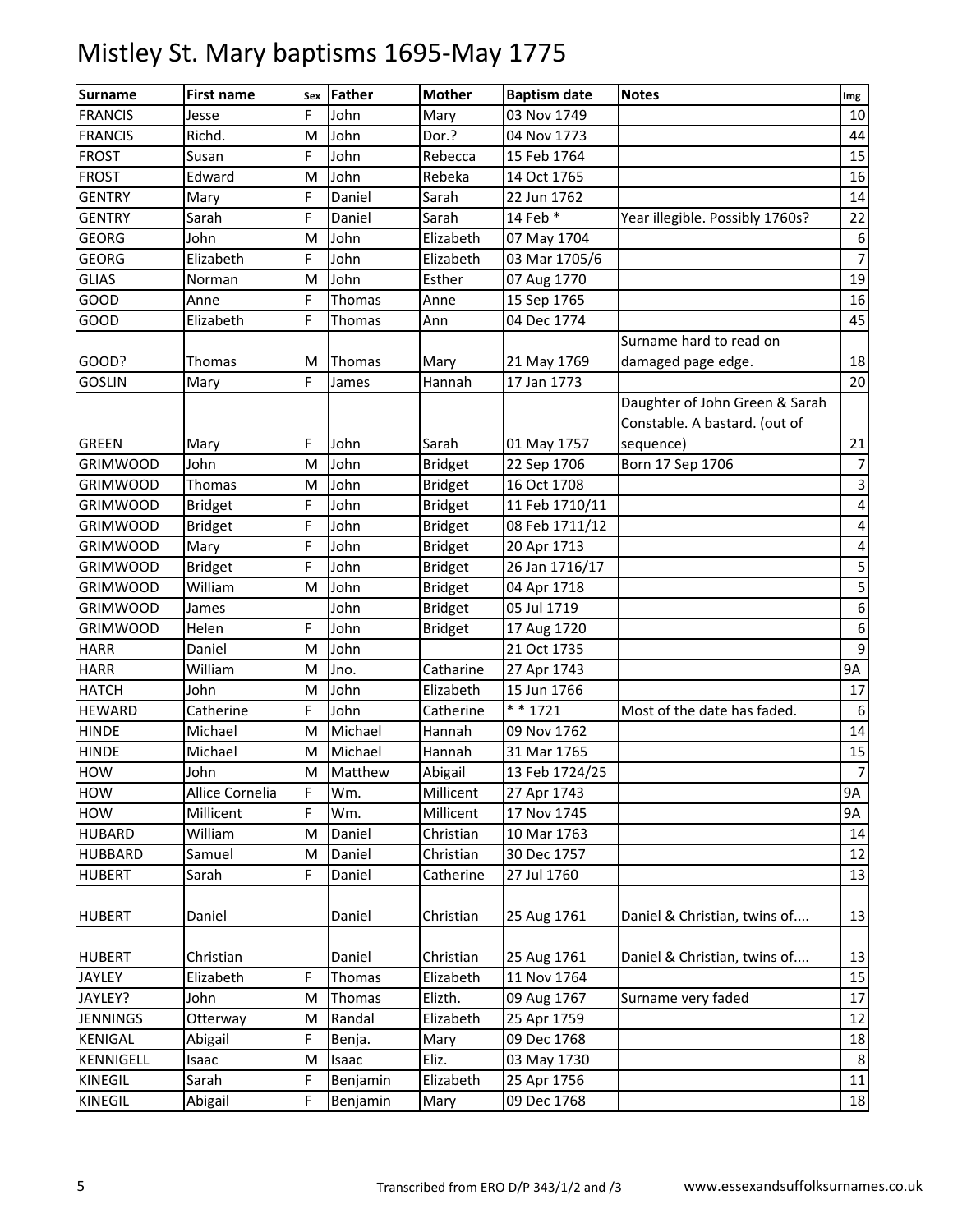| <b>Surname</b>  | <b>First name</b> | Sex | Father   | <b>Mother</b> | <b>Baptism date</b> | <b>Notes</b>                     | Img                       |
|-----------------|-------------------|-----|----------|---------------|---------------------|----------------------------------|---------------------------|
| <b>KING</b>     | Mary              | F   | James    | Sarah         | 31 Oct 1744         |                                  | <b>9A</b>                 |
|                 |                   |     |          |               |                     | Out of sequence, appears with    |                           |
| <b>KINIGIL</b>  | Abigail           | F   | Isaac    | Abigail       | 13 Oct 1743         | 1744 entries.                    | 9A                        |
|                 |                   |     |          |               |                     | Out of sequence. Follows 1747    |                           |
| <b>KINIGIL</b>  | Sarah             | F   | Isaac    | Sarah         | 26 Mar 1733         | baptisms.                        | 9A                        |
| KININGALE       | Timothy           | M   | Benjamin |               | 31 Mar 1771         |                                  | 19                        |
| <b>KINNEGIL</b> | William           | M   | Benjamin | Mary          | 06 Jul 1766         |                                  | 17                        |
| KINNIGALE       | Mary              | F   | Benjamin |               | 04 Nov 1774         |                                  | 45                        |
| LAMBERT         | Elizabeth         | F   | James    | Elizth.       | 17 Dec 1772         |                                  | 44                        |
| LAY             | Robert            | M   | Robert   | Hannah        | 28 Mar 1750         |                                  | $\overline{2}$            |
| LAY             | Mary              | F   | Robert   | Hannah        | 16 Mar 1752/3       |                                  | $\overline{2}$            |
| LAY             | Judith            | F   | Roben    | Hanah         | 19 Mar 1754         |                                  | 10                        |
| LE GANDER       | Sarah             | F   | Isaac    | Sarah         | 15 Aug 1738         | Out of sequence                  | 21                        |
| LEECH           | Thomas            | M   | John     | Serena        | * * 1735            |                                  | 9                         |
| <b>LEECH</b>    | Sarah             | F   | Wm.      | Susan         | 16 Dec 1749         |                                  | 10                        |
| <b>LEECH</b>    | Anne              | F   | William  | Sarah         | 09 Dec 1753         |                                  | 10                        |
| <b>LEECH</b>    | Frances           | F   | Wm.      | Sarah         | 12 Jan 1755         |                                  | 10                        |
| LEECH           | Martha            | F   | William  | Sarah         | 23 Apr 1758         |                                  | 12                        |
| <b>LEECH</b>    | Mary              | F   | James    | Mary          | 04 Jan 1760         |                                  | 13                        |
| <b>LEECH</b>    | James             | M   | James    | Mary          | 09 Nov 1761         |                                  | 13                        |
| <b>LEECH</b>    | Elizabeth         | F   | William  | Sarah         | 29 Nov 1763         |                                  | 14                        |
| LEGENDER        | Susan             |     |          | S.            | 09 Aug 1773         | Base child of                    | 44                        |
| <b>LIMMER</b>   | Hannah            | F   | Daniel   | Sarah         | 30 Oct 1698         |                                  | 4                         |
| LONG            | Samuel            | M   | Philip   | Sarah         | 13 Apr 1762         |                                  | 13                        |
| LONG            | George            | M   | William  | Susan         | 19 Nov 1763         |                                  | 14                        |
| LONG            | Dinah             | F   | Samuel   | Dinah         | 27 Jul 1764         |                                  | 15                        |
|                 |                   |     |          |               |                     | Joseph & Benjamin, twin sons     |                           |
| LONG            | Joseph            | M   | William  | Susan         | 01 Nov 1765         | of                               | 16                        |
|                 |                   |     |          |               |                     | Joseph & Benjamin, twin sons     |                           |
| <b>LONG</b>     | Benjamin          | M   | William  | Susan         | 01 Nov 1765         | of                               | 16                        |
| <b>LONG</b>     | Hanah             | F   | Samuel   | Dina          | 10 Aug 1766         |                                  | 17                        |
|                 |                   |     |          |               |                     | Surname had to read on damaged   |                           |
| LONG?           | Mary              | F   | Willm.   | Susan         | 22 Dec 1768         | page edge.                       | 18                        |
|                 |                   |     |          |               |                     |                                  |                           |
| LONG?           | Eliz.             | F   | Saml.    | Dinah         | 05 Apr 1771         | Page torn, most of surname lost. | 19                        |
| <b>LUCAS</b>    | John              | M   | John     | Sarah         | 25 Apr 1746         |                                  | <b>9A</b>                 |
|                 |                   |     |          |               |                     | Parents' names not in register.  |                           |
|                 |                   |     |          |               |                     | Unclear if surname is that of    |                           |
| <b>MADARASS</b> | George            |     |          |               | 23 May 1731         | mother or father.                | 8                         |
| <b>MADRASS</b>  | Mary              | F   | George   | Mary          | 09 Nov 1754         |                                  | 10                        |
| <b>MADRASS</b>  | Elizabeth         | F   | George   | Mary          | 28 May 1756         |                                  | 11                        |
| <b>MAFFEN</b>   | William           | M   | John     | Judith        | 01 Mar 1695/96      |                                  | $\overline{2}$            |
| <b>MAFFEN</b>   | Mary              | F   | John     | Judith        | 06 Feb 1697/98      |                                  | $\ensuremath{\mathsf{3}}$ |
| <b>MAFFIN</b>   | Ruth              | F   | John     | Judith        | 01 Dec 1701         |                                  | $\boldsymbol{6}$          |
| <b>MANNING</b>  | William           | M   | William  | Sarah         | 05 Sep 1697         |                                  | $\ensuremath{\mathsf{3}}$ |
| <b>MANNING</b>  | Georg             | M   | William  | Sarah         | 01 Oct 1699         |                                  | $\pmb{4}$                 |
| <b>MANNING</b>  | Sarah             | F   | William  | Sarah         | 29 Jul 1701         |                                  | $\sqrt{5}$                |
| <b>MANNING</b>  | Mary              | F   | William  | Sarah         | 15 Jul 1703         |                                  | $6 \overline{6}$          |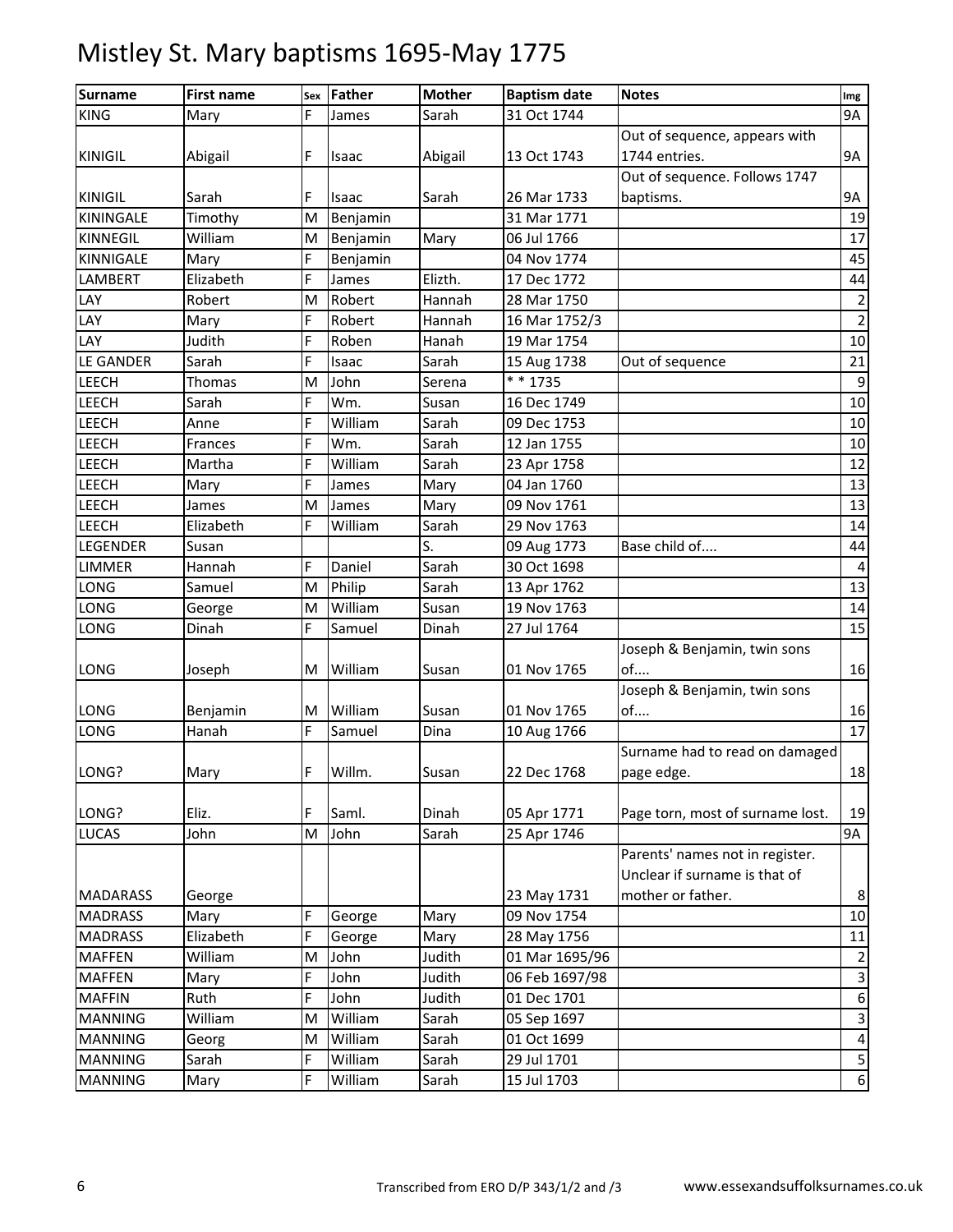| <b>Surname</b>  | <b>First name</b> | Sex | Father    | <b>Mother</b> | <b>Baptism date</b> | <b>Notes</b>                  | Img                              |
|-----------------|-------------------|-----|-----------|---------------|---------------------|-------------------------------|----------------------------------|
|                 |                   |     |           |               |                     | Mother's name lost in hole in |                                  |
| <b>MANNING</b>  | Mary              | F   | Sam.      | ?             | 13 Mar 1774         | page.                         | 44                               |
| <b>MARCH</b>    | Mary              | F   | George    | Mary          | 12 Jan 1755         |                               | 10                               |
| <b>MARCH</b>    | George            | M   | George    | Mary          | 25 Jan 1756         |                               | 11                               |
| <b>MARCHANT</b> | Mercy             | F   | Richard   | Mercy         | 06 Aug 1704         |                               | 6                                |
| <b>MARTEN</b>   | Mathew            | M   | Mathew    | Elizabeth     | 07 Feb 1702/3       |                               | 6                                |
| <b>MARTEN</b>   | John              | M   | Georg     | Elizabeth     | 14 Feb 1702/3       |                               | $\boldsymbol{6}$                 |
| <b>MARTIN</b>   | Robert            | M   | Robert    | Sarah         | 01 Mar 1695/96      |                               | $\overline{\mathbf{c}}$          |
| <b>MARTIN</b>   | Margrett          | F   | Thomas    | Mary          | 08 Mar 1695/96      |                               | $\overline{\mathbf{c}}$          |
| <b>MARTIN</b>   | Mary              | F   | Georg     | Elizabeth     | 06 Feb 1697/98      |                               | $\mathsf 3$                      |
| <b>MARTIN</b>   | Elizabeth         | F   | Georg     | Elizabeth     | 05 Feb 1698/99      |                               | 4                                |
| <b>MARTIN</b>   | Elizabeth         | F   | Matthew   | Elizabeth     | 04 Jun 1699         |                               | 4                                |
| <b>MARTIN</b>   | Deborah           | F   | Robert    | Sarah         | 07 Apr 1700         |                               | 5                                |
| <b>MARTIN</b>   | Timothy           | M   | Georg     | Elizabeth     | 15 Nov 1705         |                               | 7                                |
| <b>MARTIN</b>   | Sarah             | F   | George    | Sarah         | 27 Apr 1709         |                               | $\overline{\mathbf{3}}$          |
| <b>MARTIN</b>   | Mary              | F   | Thomas    | Martha        | 02 Apr 1710         |                               | $\pmb{4}$                        |
| <b>MARTIN</b>   | Wm.               | M   | Wm.       | Sarah         | 12 Dec 1751         |                               | 10                               |
| <b>MARTIN</b>   | John              | M   | William   | Sarah         | 29 Jul 1753         |                               | 10                               |
| <b>MARTIN</b>   | William           | M   | William   | Judith        | 13 Nov 1756         |                               | 11                               |
| <b>MARTIN</b>   | Thomas            | M   | William   | Sarah         | 19 Feb 1758         |                               | 12                               |
|                 |                   |     |           |               |                     | Howard & Sarah, son and       |                                  |
| <b>MARTIN</b>   | Howard            | M   | William   | Sarah         | 10 Oct 1760         | daughter of                   | 13                               |
|                 |                   |     |           |               |                     | Howard & Sarah, son and       |                                  |
| <b>MARTIN</b>   | Sarah             | F   | William   | Sarah         | 10 Oct 1760         | daughter of                   | 13                               |
| <b>MARTIN</b>   | William           | M   | William   | Judith        | 26 Apr 1762         |                               | 14                               |
| <b>MARTIN</b>   | John              | M   | William   | Judith        | 19 Sep 1763         |                               | 14                               |
| <b>MARTON</b>   | Mary              | F   | Mathew    | Elizabeth     | 13 Apr 1701         |                               | $\mathsf S$                      |
| <b>MASON</b>    | William           | M   | Will.     | Margaret      | 30 Aug 1770         |                               | 19                               |
| <b>MASON</b>    | John              | M   | Willm.    |               | 06 Oct 1771         |                               | 19                               |
| <b>MAY</b>      | Margaret          | F   | Henry     | Margaret      | 10 May 1747         |                               | 9Α                               |
| <b>MEFFAN</b>   | John              |     | John      | Elizabeth     | 16 Sep 1718         |                               | 5                                |
| <b>MEFFAN</b>   | Eliz.             | F   | John      | Eliz.         | 20 Nov 1720         |                               | $\begin{array}{c} 6 \end{array}$ |
| <b>MIMES</b>    | Mary              | F   | Thomas    | Mary          | 28 Oct 1706         |                               | $\overline{7}$                   |
| <b>MIMES</b>    | Thomas            | M   | Thomas    | Mary          | 21 Dec 1707         |                               | $\boldsymbol{7}$                 |
| <b>MIMES</b>    | Elice             | F.  | Thomas    |               | 11 Apr 1709         |                               | $\overline{3}$                   |
| <b>MINTER</b>   | John              | M   | John      | Martha        | 04 Dec 1763         |                               | 14                               |
| <b>MORSE</b>    | Benj.             | M   | Thomas    | Mary          | 09 Dec 1726         |                               | $\overline{7}$                   |
| <b>MORSE</b>    | Mary              | F   | Thomas    | Mary          | 02 Feb 1728/29      |                               | $\overline{7}$                   |
| <b>MORTHLY</b>  | Sarah             | F   | John      | Sarah         | 26 Aug 1770         |                               | 19                               |
| <b>MOSLY</b>    | John              | M   | John      | Sarah         | 05 May 1772         |                               | 20                               |
| <b>MULLY</b>    | John              | M   | John      | Mary          | 29 Oct 1712         |                               | 4                                |
| <b>MULLY</b>    | Ann               | F   | John      | Mary          | 03 * 1713           | Month has faded.              | $\mathsf S$                      |
| <b>MULLY</b>    | Thomas            |     | John      | Mary          | 16 Sep 1718         |                               | $\mathsf S$                      |
| <b>MULLY</b>    | Jonathan          |     | John      | Mary          | $* * 1719$          |                               | $\boldsymbol{6}$                 |
| <b>MUNT</b>     | Homes             | M   | Henry     | Mary          | 10 Apr 1733         |                               | $\boldsymbol{9}$                 |
| <b>NICE</b>     | Samuel            | M   | Edward    | Martha        | 29 May 1734         |                               | $\boldsymbol{9}$                 |
| <b>NICE</b>     | Edward            | M   | Edward    | Sarah         | 20 Apr 1755         |                               | $11\,$                           |
| <b>NORMAN</b>   | Alexander         | M   | Alexander | Anne          | 29 Aug 1695         |                               | $\overline{2}$                   |
| <b>NORMAN</b>   | Eliz.             | F   | Stephen   | Mary          | 15 Apr 1722         |                               | $6 \mid$                         |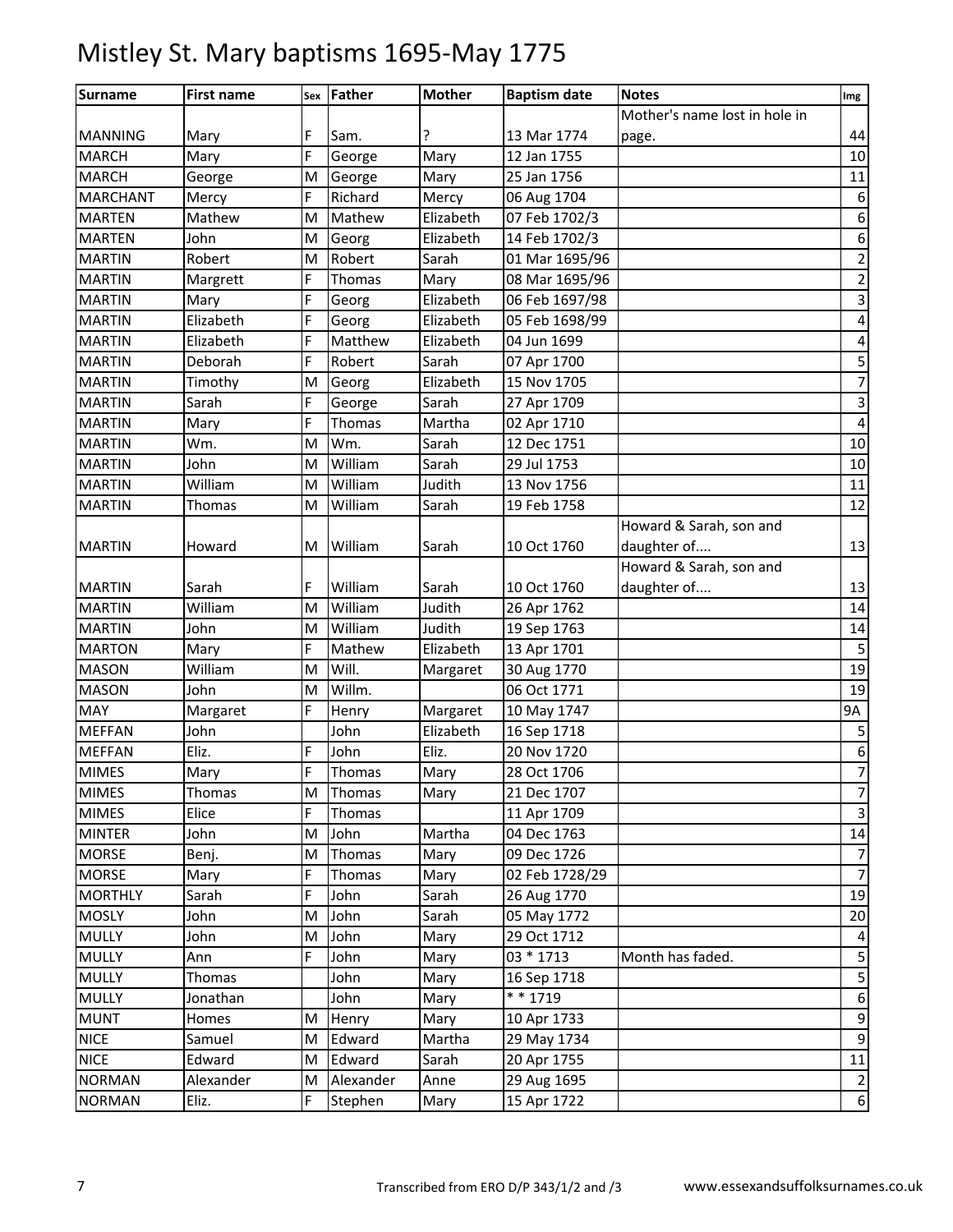| <b>Surname</b>  | <b>First name</b> | Sex | Father    | <b>Mother</b>  | <b>Baptism date</b> | <b>Notes</b>                  | Img                     |
|-----------------|-------------------|-----|-----------|----------------|---------------------|-------------------------------|-------------------------|
| PAIMINTER       | Jesia             | F   | William   | Mary           | 13 Dec 1761         |                               | 13                      |
| PALMER          | Jonathan          | M   | James     | Abigail        | 12 May 1765         |                               | 16                      |
| <b>PALMER</b>   | Abigail           | F   | James     | Abigail        | 31 Jan 1768         |                               | 18                      |
| PALMER          | Ann               | F   | James     | Ab.            | 17 Feb 1771         |                               | 19                      |
| <b>PAMENTER</b> | Anne              | F   | William   | Mary           | 09 Dec 1759         |                               | 12                      |
| PAMMETER        | Mary              | F   | William   | Mary           | 18 Dec 1757         |                               | 12                      |
|                 |                   |     |           |                |                     | Most of the date has faded.   |                         |
| <b>PARKER</b>   | William?          | м   | John      | Eliz.          | $* * 1721$          | Child's name hard to read.    | $\boldsymbol{6}$        |
| PARMER          | Abigail           | F   | James     | Abigail        | 26 Nov 1769         |                               | 18                      |
| <b>PASCAL</b>   | Tho.              | M   | Tho.      | Susan          | 30 Dec 1731         |                               | 8                       |
| <b>PASCAL</b>   | Jonathan          | M   | Tho.      | Susan          | 09 Jan 1732/33      |                               | $\boldsymbol{9}$        |
| <b>PECK</b>     | John Dove         |     |           | Mary           | 15 Mar 1716/17      |                               | $\mathsf S$             |
| <b>PEEK</b>     | Mary              |     |           | Mary           | 26 Apr 1719         |                               | 5                       |
| PHILIBROWN      | Grace             | F   | Isaac     | Grace          | 11 Aug 1752         |                               | 10                      |
| PHILIBROWN      | Grace             | F   | Isaac     | Grace          | 06 Sep 1753         |                               | 10                      |
| PHILIBROWN      | Isaac             | M   | Isaac     | Grace          | 07 Mar 1755         |                               | 10                      |
| PHILIBROWN      | Mary              | F   | Isaac     | Grace          | 30 May 1756         |                               | 11                      |
| PHILIBROWN      | Maria             | F   | Isaac     | Grace          | 16 Sep 1757         |                               | 11                      |
| PHILIBROWN      | Maurice John      | M   | Isaac     | Grace          | 03 Dec 1760         |                               | 13                      |
| PHILIBROWN      | Mary              | F   | Isaac     | Grace          | 29 Jan 1762         |                               | 13                      |
| <b>PONDER</b>   | John              | M   | Stephen   | Mary           | 31 Dec 1731         |                               | 8                       |
| RAMSAY          | Thomas            | M   | Thomas    | Mary           | 08 Feb 1756         |                               | 11                      |
| <b>RAND</b>     | Mary              | F   | Richd.    | Mary           | 23 Mar 1773         |                               | 44                      |
| <b>REYNOLDS</b> | Robert            | M   | Hewke     | <b>Barbara</b> | 22 Feb 1759         |                               | 12                      |
| <b>RIGBY</b>    | Ann               | F   | Richd.    | Ann            | 07 Aug 1720         |                               | $\boldsymbol{6}$        |
| <b>RIGGEN</b>   | Eliz.             | F   | Wm.       | Susanna        | 29 Nov 1723         |                               | $\boldsymbol{6}$        |
| <b>RISBEE</b>   | Mary              | F   | Samuel    | Mary           | 28 Jul 1771         |                               | 19                      |
| <b>RISBEY</b>   | Mary              | F   | Daniel    | Mary           | 16 Jun 1697         |                               | $\overline{2}$          |
| <b>RISBEY</b>   | Susan             | F   | Daniel    | Mary           | 26 Jul 1699         |                               | 4                       |
| <b>RISBIE</b>   | Daniel            | M   | Samuel    |                | 07 Feb 1769         |                               | 18                      |
| <b>RISBY</b>    | Mary              | F   | Daniel    | Elizabeth      | 17 Mar 1743/44      | Out of sequence.              | $\,8\,$                 |
| <b>RISBY</b>    | Samuel            | M   | Daniel    | Mary           | 07 Jun 1767         |                               | 17                      |
| <b>RISBY</b>    | Polly             | F   | Saml.     | Mary           | 14 Feb 1770         |                               | 19                      |
| <b>ROFF</b>     | Susanah           | F   | Daniel    | Margaret       | 14 Sep 1769         |                               | 18                      |
| ROFF?           | Hannah            | F   | Dan.      | Margaret       | 01 Dec 1771         | Surname faded                 | 19                      |
| <b>ROLFE</b>    | Daniel            | M   | Daniel    | Margaret       | 23 Dec 1774         |                               | 45                      |
| <b>ROOSE</b>    | Alice             | F   | Robert    | Alice          | 21 Jan 1770         |                               | 19                      |
| ROSE            | Mary              | F   | Robert    | Alice          | 05 Jan 1765         |                               | 15                      |
| <b>ROSE</b>     | Robert            | M   | Robert    | Alice          | 02 Nov 1766         |                               | 17                      |
| <b>ROSE</b>     | James             | M   | Robert    | Elise          | 22 May 1774         |                               | 45                      |
| ROSE?           | Eliz.             | F   | Robt.     | Alice          | 12 Jan 1772         | Faded                         | 19                      |
| ROSSE           | Ann               | F   | Robert    | Alice          | 31 Jan 1768         |                               | 18                      |
|                 |                   |     |           |                |                     | Month hard to read - April or |                         |
| <b>ROWLAND</b>  | Daniel            | Μ   | Benj.     | Sarah          | 25 * 1726           | September?                    | $\overline{7}$          |
| RUDLAND?        | Benjamin          | M   | Benjamin  | Mary           | 09 Oct 1709         | Surname very faded.           | $\overline{\mathbf{4}}$ |
| <b>RUMSEY</b>   | Anne              | F   | Thomas    | Mary           | 20 Mar 1757         |                               | $11\,$                  |
| SA[W_][T_]ER    | William           | M   | John      | Margaret       | 09 Dec 1764         |                               | 15                      |
| SANDERS         | Mary              | F   | Nathaniel | Elizabeth      | * * 1772            | Date very faded.              | $20\,$                  |
| SAYER?          | Charles?          | М   | John      | Margaret       | 02 Nov 1766         | Surname faded.                | 17                      |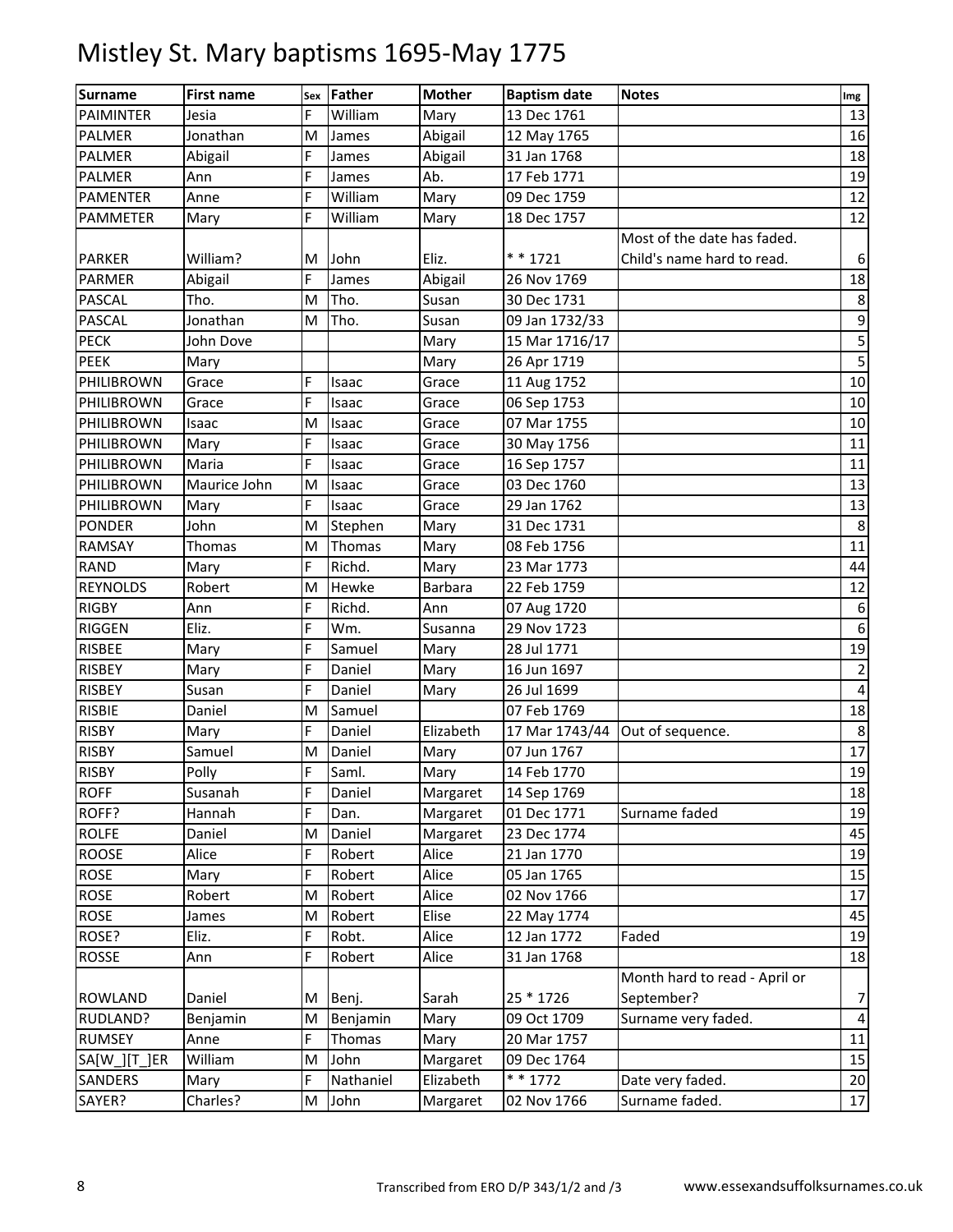| <b>Surname</b>   | <b>First name</b>      | Sex | Father   | <b>Mother</b> | <b>Baptism date</b> | <b>Notes</b>                        | Img       |
|------------------|------------------------|-----|----------|---------------|---------------------|-------------------------------------|-----------|
| <b>SCOTT</b>     | Mary                   | F   | Samuel   | Rachel        | 24 Jul 1763         |                                     | 14        |
| <b>SCRIVENER</b> | Elizabeth              | F   | William  | Else          | 01 Nov 1772         |                                     | 20        |
| <b>SCRIVENER</b> | Elizabeth              | F   | William  | Alice         | 23 Jan 1774         |                                     | 44        |
| <b>SHIRNAM</b>   | Anna                   | F.  | Thomas   | Eliz.         | 03 Sep 1710         |                                     | 4         |
| <b>SIMEY</b>     | Anne                   | F   | Andrew   | Elizabeth     | 06 May 1746         |                                     | <b>9A</b> |
| <b>SIMEY</b>     | Robert                 | M   | Andrew   | Elizabeth     | 19 May 1754         |                                     | 10        |
| SLATE?           | John                   | M   | John     | Mary          | 19 Nov 1758         |                                     | 12        |
| <b>SMITH</b>     | Mary                   | F   | Samuel   | Mary          | 30 Mar 1729         |                                     | 7         |
| <b>SMITH</b>     | Saml.                  | M   | Saml.    | Mary          | 31 Dec 1731         |                                     | 8         |
| <b>SMITH</b>     | <b>Richard Charles</b> | M   | Paul     | Ruth          | 27 Feb 1741/42      |                                     | <b>9A</b> |
| <b>SMITH</b>     | Ruth                   | F   | Paul     | Ruth          | 23 Feb 1743/44      |                                     | <b>9A</b> |
|                  |                        |     |          |               |                     | Follows 1743 entries. Year          |           |
| <b>SMITH</b>     | Ruth                   | F   | Paul     | Ruth          | 12 Jul 1740         | unclear - possibly 1720.            | 9A        |
| <b>SMITH</b>     | Anna Maria             | F.  | Paul     | Ruth          | * Mar 1745/6        | Day of month not in register.       | <b>9A</b> |
| <b>SMITH</b>     | James                  | M   | James    | Anne          | 13 Apr 1755         |                                     | 11        |
| <b>SODER</b>     | Daniel                 | M   | Daniel   | Elizabeth     | 19 Dec 1703         |                                     | 6         |
| <b>SODER</b>     | Hannah                 | F   | Daniel   | Hannah        | 28 Sep 1755         |                                     | 11        |
| <b>SODER</b>     | Daniel                 | M   | Daniel   | Hannah        | 28 Feb 1757         |                                     | 11        |
| <b>SODER</b>     | John                   | M   | Daniel   | Hannah        | 01 May 1759         |                                     | 12        |
| <b>SODER</b>     | William                | M   | Daniel   | Hanna         | 14 Apr 1761         |                                     | 13        |
| <b>SODER</b>     | Sarah                  | F   | Daniel   | Hanna         | 14 Apr 1761         |                                     | 13        |
| <b>SODER</b>     | Thomas                 | M   | Daniel   | Sarah         | 01 Jun 1766         |                                     | 17        |
| <b>SPINDLY</b>   | Anne                   | F.  | George   | Anne          | 23 Jan 1762         |                                     | 13        |
| <b>SPINDLY</b>   | George                 | M   | Francis  | Anne          | 27 Dec 1763         |                                     | 14        |
| <b>SPRING</b>    | Francis                | M   | Francis  | Anne          | 01 Apr 1759         |                                     | 12        |
| <b>SPYNK</b>     | Thomas                 | M   | Thomas   | Jean          | 14 Nov 1722         |                                     | 6         |
| <b>STARLING</b>  | Susan                  | F   | Richard  | Mary          | 17 Apr 1736         |                                     | 9         |
| <b>STRIBLING</b> | Benjamin               | M   | Benjamin | Mary          | 07 Feb 1756         |                                     | 11        |
| <b>STRIBLING</b> | Mary                   | F.  | Benjamin | Mary          | 02 Sep 1758         |                                     | 12        |
| <b>STRIBLING</b> | Phebe                  | F   | Benjamin | Mary          | 09 Nov 1759         |                                     | 12        |
| <b>STRIBLING</b> | John                   | M   | Benjamin | Mary          | 12 Feb 1761         |                                     | 13        |
| <b>STRIBLING</b> | Benjamin               | M   | Benjamin | Sar?          | 08 Nov 1765         |                                     | 16        |
| <b>STRIBLING</b> | James                  | M   | James    | Helen         | 14 Dec 1766         |                                     | 17        |
| <b>STRIBLING</b> | <b>Isaac Cobb</b>      | M   | Benjamin | Susan?        | 01 Sep 1767         | Mother's name very faded.           | 17        |
|                  |                        |     |          |               |                     | Surname almost lost on damaged      |           |
| <b>STRIBLING</b> | Susannah               | F   | Benja.   | Susan         | 30 Jan 1769         | page edge.                          | 18        |
|                  |                        |     |          |               |                     | Hole in page - hard to read child's |           |
| <b>STRIBLING</b> | Jane?                  | F   | James    | Ellen         | 30 Aug 1770         | name.                               | 19        |
| <b>STRIBLING</b> | Isaac                  | M   | Benj.    |               | 30 May 1771         |                                     | 19        |
|                  |                        |     |          |               |                     | Astley & Martha, twin daughters     |           |
| <b>STRIBLING</b> | Astley                 | F   | James    |               | 05 Feb 1772         | of                                  | 19        |
|                  |                        |     |          |               |                     | Astley & Martha, twin daughters     |           |
| <b>STRIBLING</b> | Martha                 | F   | James    |               | 05 Feb 1772         | of                                  | 19        |
| <b>STRIBLING</b> | William                | M   | Benjamin | Susan         | 26 Jun 1772         |                                     | 44        |
| <b>STRIBLING</b> | William                | Μ   | James    | Eleanor       | 10 Jun 1774         |                                     | 45        |
| <b>STRIPLIN</b>  | James?                 | M   | James    | Helen         | 22 May 1768         | Child's name very faded             | 18        |
| <b>TAY</b>       | Sarah                  | F   | John     | Sarah         | 25 Jun 1770         |                                     | 19        |
| <b>TAYLOR</b>    | Wm.                    | M   | Thos.    | Eliz.         | 21 Feb 1762         |                                     | 13        |
| <b>TAYLOR</b>    | John                   | Μ   | John     | Sarah         | 08 Oct 1771         |                                     | 19        |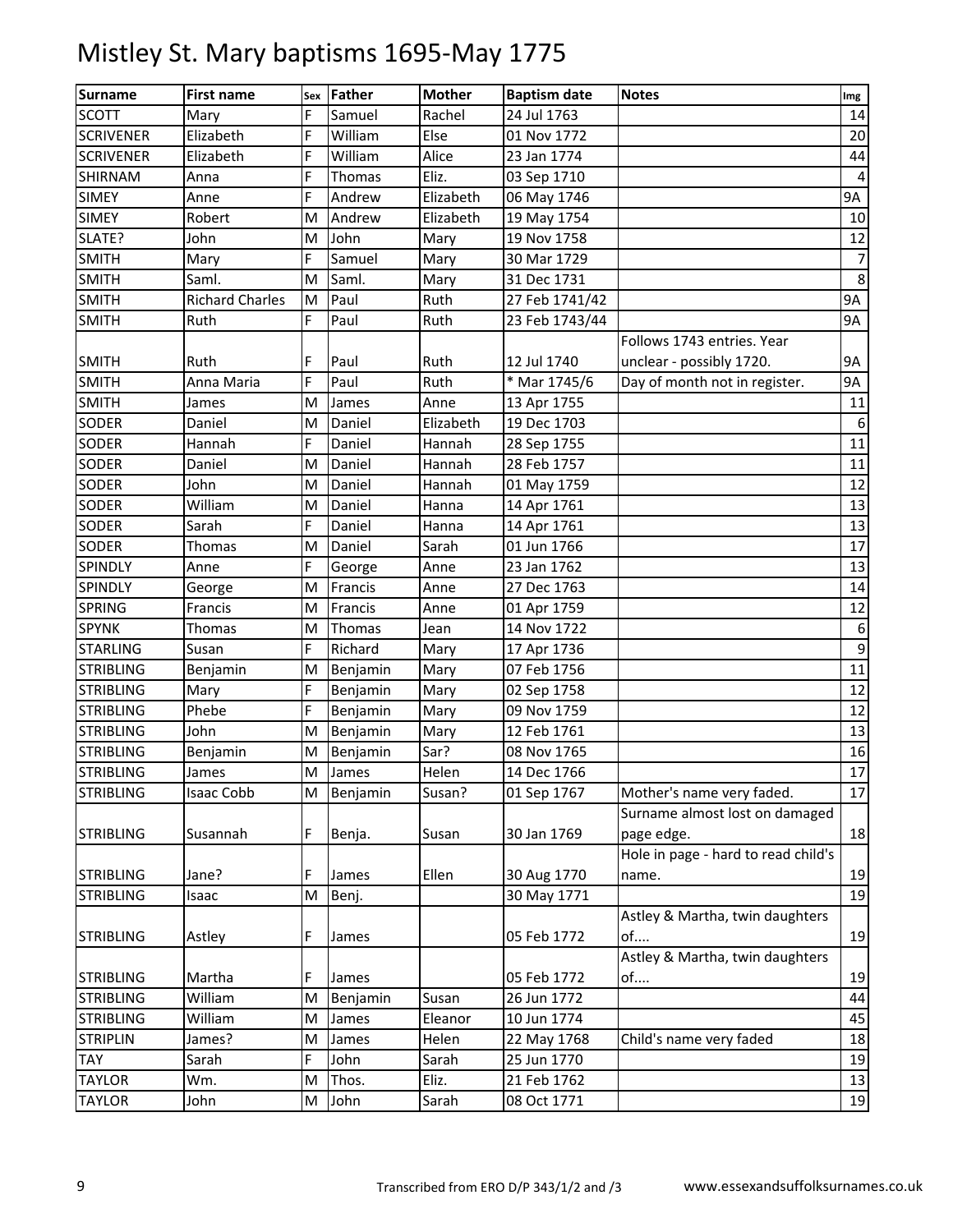| <b>Surname</b>    | <b>First name</b> | Sex | <b>Father</b> | <b>Mother</b> | <b>Baptism date</b> | <b>Notes</b>                        | Img              |
|-------------------|-------------------|-----|---------------|---------------|---------------------|-------------------------------------|------------------|
| <b>TAYLOR</b>     | Thomas            | M   | Thomas        | Elizabeth     | 11 Jan $*$          | Year illegible. Possibly 1760s?     | 22               |
| <b>TAYLOR</b>     | Sarah             | F   | Thos.         | Elizabeth     | 16 Jan 1774         |                                     | 44               |
| THOMAS?           | Edward            | M   | Edward        | Mary          | $* * 1727$          | Surname and date faded.             | $\overline{7}$   |
| <b>THOMSON</b>    | Mary              | F   | John          |               | 28 Dec 1712         |                                     | $\overline{4}$   |
| LL.<br>то         | Mary              | F   | Saml.         | Mary          | 10 Oct 1771         | Surname faded.                      | 19               |
| <b>TOLLODAY</b>   | John              | M   | John          | Elisa.        | 02 * 1768           | Month has faded                     | 18               |
| <b>TOLLODY</b>    | Sarah             | F   | John          | Elizabeth     | 10 Apr 1763         |                                     | 14               |
| <b>TOLLODY</b>    | William           | M   | John          | Elizabeth     | 10 Aug 1766         |                                     | 17               |
| TOTHAM            | James             | M   | John          | Allice        | 14 Nov 1763         |                                     | 14               |
| <b>TOTHUM</b>     | Anna              | F   | John          | Alice         | 01 Jun 1766         |                                     | 17               |
| TOTTAM            | Benjamin          | M   | John          | Alice         | 07 Sep 1772         |                                     | 44               |
| <b>TOVELL</b>     | Mary Ann          | F   | Samuel        | Mary          | 30 Dec 1774         |                                     | 45               |
| <b>UMFREVILLE</b> | Henry             | M   | Charles       | Mary          | 17 Mar 1736/37      |                                     | 9A               |
| <b>USHER</b>      | Richard           | M   | Tho.          | Elizabeth     | 06 Feb 1726/27      |                                     | 7                |
| <b>VINCENT</b>    | John              | M   | John          | Mary          | 14 Oct 1731         |                                     | $\bf 8$          |
| <b>VINCENT</b>    | Abraham           |     | John          | Mary          | 07 Oct 1732         | Abraham & Sarah, twins of           | $\boldsymbol{9}$ |
| <b>VINCENT</b>    | Sarah             |     | John          | Mary          | 07 Oct 1732         | Abraham & Sarah, twins of           | $\boldsymbol{9}$ |
| <b>VINCENT</b>    | John              | M   | John          | Mary          | 30 Apr 1735         |                                     | $\boldsymbol{9}$ |
|                   |                   |     |               |               |                     | Mother's name has faded and is      |                  |
| WALE              | Mary              | F   | John          | Reb?          | 08 Dec 1723         | hard to read.                       | 6                |
| WALLIS            | Francis           | M   | Joseph        | Frances       | 17 Nov 1735         | Out of sequence.                    | 8                |
| WALLIS            | Joseph            | M   | Joseph        | Frances       | 26 Jan 1732/33      |                                     | $\boldsymbol{9}$ |
| WALLIS            | <b>Thomas</b>     | M   | Joseph        | Mary          | 31 May 1764         |                                     | 15               |
| WALLIS            | Mary              | F.  | Joseph        | Mary          | 03 Apr 1766         |                                     | 17               |
| <b>WALLIS</b>     | Joseph            | M   | Joseph        | Elizth.       | 16 Apr 1770         |                                     | 19               |
| WARNER            | William           | M   | William       | Deborah       | 14 Jun 1697         |                                     | $\mathbf{3}$     |
| WARNER            | William           | M   | William       | Abigail       | 14 Apr 1700         |                                     | 5                |
| WARNER            | Jonathan          | M   | William       | Abigail       | 14 Apr 1700         |                                     | 5                |
| WARNER            | Abigail           | F   | William       | Abigail       | 28 Mar 1702         |                                     | 6                |
| <b>WARNER</b>     | Ellen             | F   | William       | Abigail       | 26 Mar 1703         |                                     | $\boldsymbol{6}$ |
| WARNER            | Samuel            | M   | Wm.           | Abigall       | 09 Jan 1708/9       |                                     | $\overline{3}$   |
| WARNER            | Wm.               | M   | John          | Eliz.         | 10 Aug 1737         |                                     | 9A               |
| <b>WARNER</b>     | Samuel            | M   | John          | Eliz.         | 10 Aug 1737         |                                     | 9A               |
| WARNER            | William           | M   | William       | Gartrude      | 08 Dec 1759         |                                     | 12               |
| WARNER            | Elizabeth         | F.  | William       | Gertrude      | 27 Apr 1762         |                                     | $14\,$           |
| WARNER            | Gartwood          | F   | William       | Gartwood      | 01 Apr 1764         |                                     | 15               |
|                   |                   |     |               |               |                     | Month lost on damaged page          |                  |
| WARNER            | John              | M   | John          | Elizabeth     | 28 * 1765           | edge.                               | 15               |
| WARNER            | Mary              | F.  | John          | Mary          | 06 Jan 1767         |                                     | 17               |
| WARNER            | Mary?             |     | Ç             | ŗ             | 13 Oct 1767         | Most of the entry has faded.        | 18               |
| WARNER            | Joseph            | M   | William       | Gartrood      | 20 Nov 1767         |                                     | 18               |
|                   |                   |     |               |               |                     | Month and child's name very         |                  |
| WARNER            | Ann Susan?        | F   | John          | Hannah        | 27 * 1768           | faded.                              | 18               |
| WARNER            | Elisa             | F   | John          | Elisa.        | 02 * 1768           | Month has faded                     | 18               |
|                   |                   |     |               |               |                     | Hole in page - hard to read child's |                  |
| WARNER            | Sarah?            | F   | John          | Н.            | 10 Nov 1770         | name.                               | 19               |
| WARNER            | John              | M   | John          | Hannah        | 23 Oct 1772         |                                     | $20\,$           |
| WARNER            | John              | M   | John          | Elizabeth     | 17 Apr 1745         | Out of sequence.                    | 22               |
| WARNER            | John              |     | Geo.          | Rose          | 01 Jun 1772         |                                     | 44               |